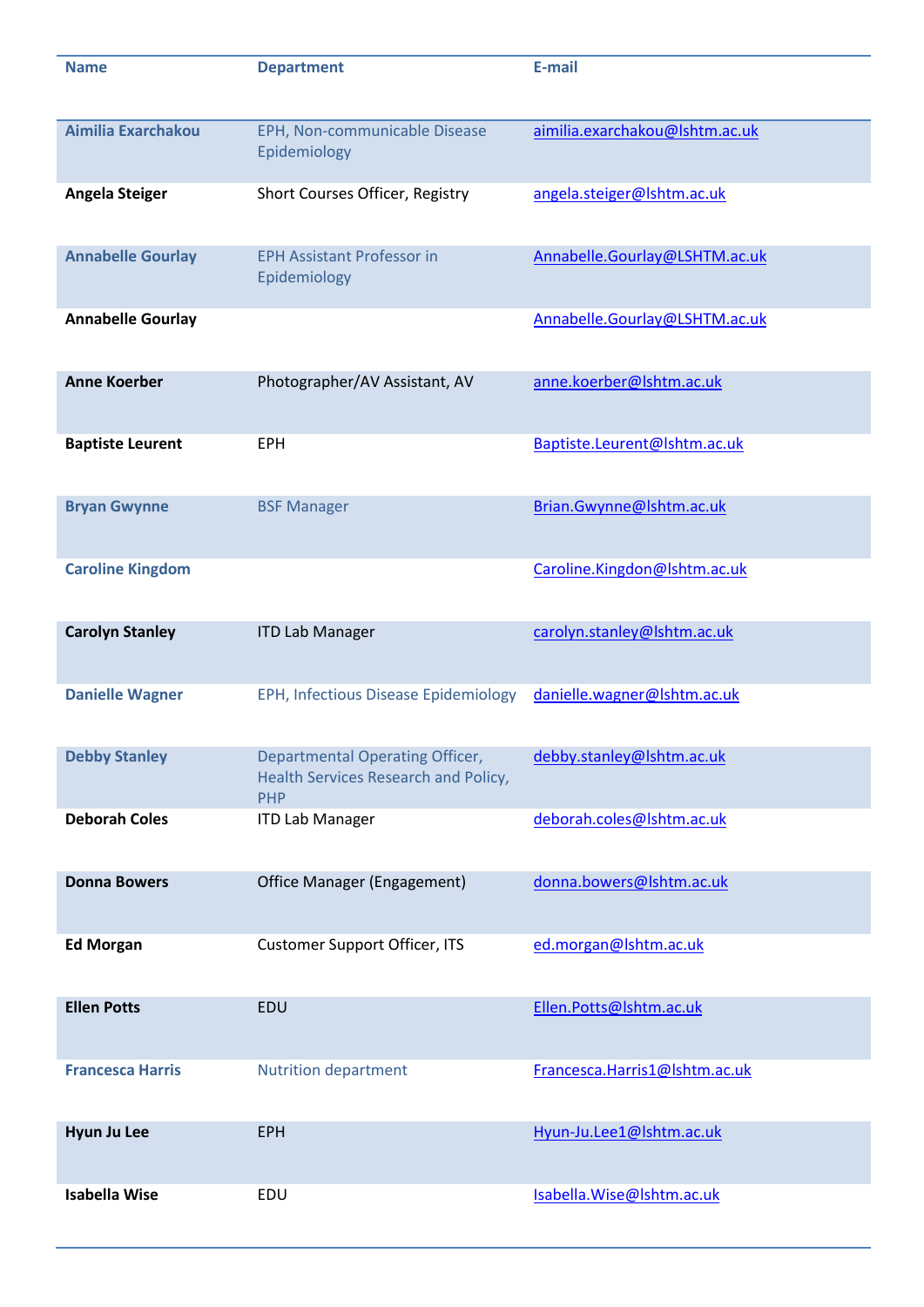| <b>Jackie Cook</b>          | EPH, Infectious Disease Epidemiology                                              | jackie.cook@lshtm.ac.uk        |
|-----------------------------|-----------------------------------------------------------------------------------|--------------------------------|
| <b>James Milner</b>         | Lecturer, PHP, Department of Social<br>& Environmental Health Research            | james.milner@lshtm.ac.uk       |
| <b>Jenny Orton</b>          | <b>Internal Comms</b>                                                             | Jenny.Orton@lshtm.ac.uk        |
| <b>John Heyderman</b>       | Assistant User Support Manager,<br>Library and Media Services                     | john.heyderman@lshtm.ac.uk     |
| <b>John Starmer</b>         | <b>Estates Director</b>                                                           | john.starmer@lshtm.ac.uk       |
| <b>Jolanta Conlon</b>       | <b>Domestic Facilities Manager</b>                                                | jolanta.conlon@lshtm.ac.uk     |
| <b>Julie Foster</b>         | <b>ITD</b>                                                                        | julie.foster@lshtm.ac.uk       |
| <b>Katie Steels</b>         | <b>Marketing &amp; Communications</b><br>Manager                                  | katie.steels@lshtm.ac.uk       |
| <b>Kessar Kalim</b>         | <b>HR Partner</b>                                                                 | Kessar.Kalim@lshtm.ac.uk       |
| <b>Louise Whittle</b>       | Programme Administration Manager                                                  | Louise. Whittle@lshtm.ac.uk    |
| <b>Louise-Tina Day</b>      | <b>EPH</b>                                                                        | Louise-Tina.Day@Ishtm.ac.uk    |
| Markella Koniordou          | <b>ITD Scientific Officer</b>                                                     | markella.koniordou@lshtm.ac.uk |
| <b>Nabila Youssouf</b>      | EPH (Faculty of Epidemiology &<br><b>Population Health)</b>                       | nabila.youssouf@lshtm.ac.uk    |
| Naomi Stewart               | AAS                                                                               | Naomi.Stewart@Ishtm.ac.uk      |
| <b>Petra Klepac</b>         | <b>IDE</b>                                                                        | Petra.Klepac@lshtm.ac.uk       |
| <b>Prof. Paul Wilkinson</b> | Chair of Sustainability Group,<br>Professor of Environmental<br>Epidemiology, PHP | paul.wilkinson@lshtm.ac.uk     |
| <b>Rebecca Wiltshire</b>    | <b>EPH (Admin)</b>                                                                | rebecca.wiltshire@lshtm.ac.uk  |
| <b>Shunmay Yeung</b>        | <b>ITD and PHP</b>                                                                | shunmay.yeung@lshtm.ac.uk      |
| <b>Tess Bright</b>          | International Centre for Evidence in<br><b>Disability</b>                         | Tess.Bright@Ishtm.ac.uk        |